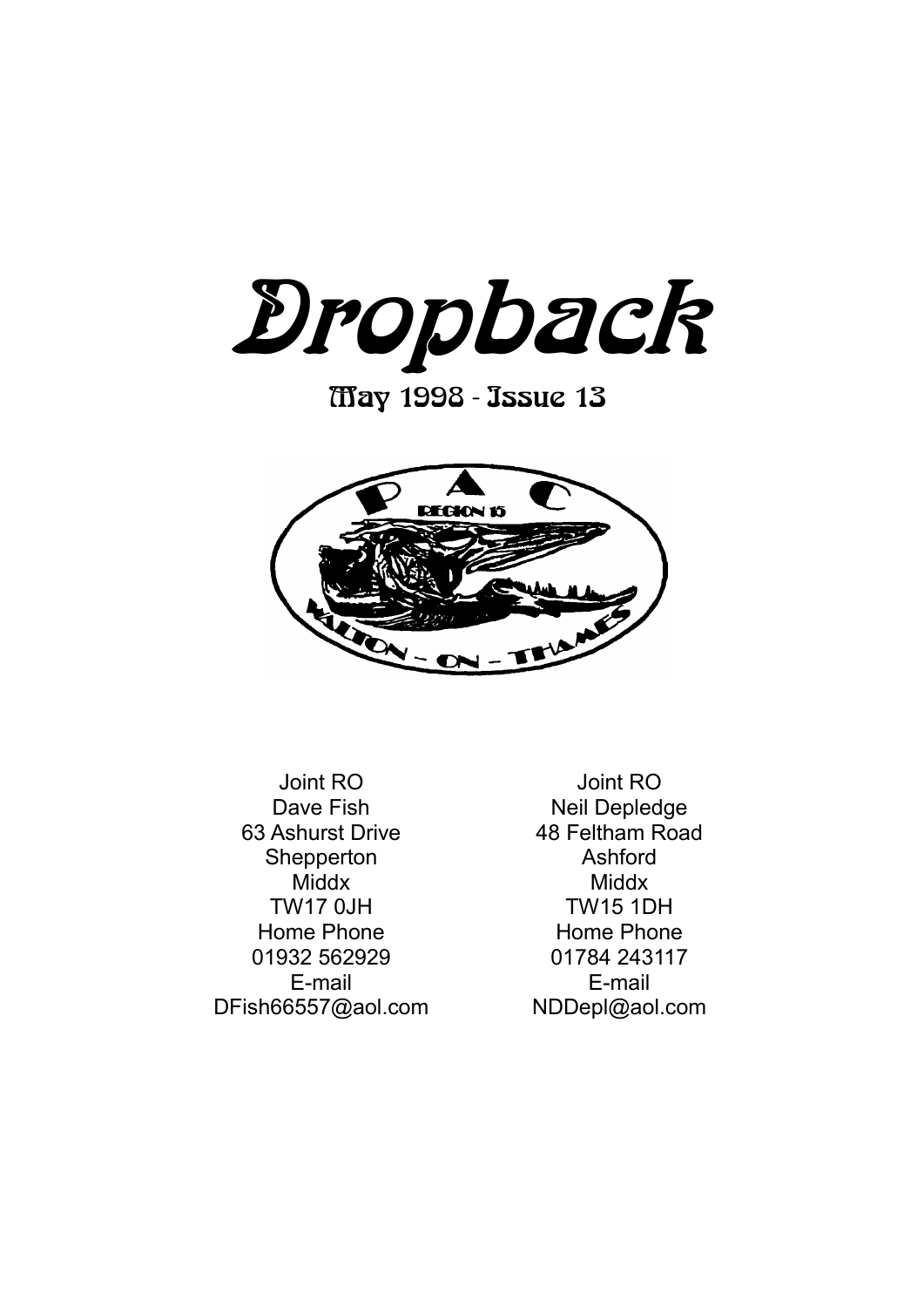#### **RO's Lines**

Well, that's another season over and done with. Or is it? Since the abolition of the close season on enclosed waters, we are all able to fish for all 12 months of the year. But I wonder how many of you are going to take advantage of this, or like me, are you going to spend most weekends doing all those little domestic chores that we have have been putting off for the past 9 months. I have fished just about every weekend for the past three months and the idea of lying in bed for two consequetive mornings sounds very appealing. That said, I am sure that before too long I will be out with the lure rods, particularly as the evenings stretch out. I am also eagerly anticipating our annual trip down to Slapton Lee, the weekend after **Easter** 

For many this past season has for many been a really hard one. The majority of us seem to have come to the monthly meetings with very little to report. Although it is always nice to hear of personal bests being achieved. Tony Stone caught his first '20' at Thorpe Park, Ron Parker caught his first '20' at Brooklands, a story you will have read about in Dropback No 11, and then went on to catch a real beaut' at 28lbs exactly from the same water. And just for good measure, I too caught the same fish just 30 minutes later, again a PB.

It has also been a season of extremes. Jeff Kennett caught well in excess of 300 fish whilst Chris Sims only managed to reach double figures thanks to a weekend in the Fens right at the end of the season. To be fair, Jeff has fished far more than Chris this season but perhaps the most telling factor is the number of times that Jeff fishes from a boat. Fishing mainly with Steve Aldridge, it has not been unusual for Jeff and his boat partner to catch ten, fifteen or even twenty plus fish in a single session. How often does that happen when fishing from the bank? Perhaps this is why I have heard that several of you are interested in buying a boat.

Finally a cautionary tale. I recently read a short article in the Sunday Independent, about a pike angler who is recovering from salmonella poisoning. His doctors believe that the cause of the poisoning was the man eating sandwiches after he had handled deadbaits that had been defrosted and refrozen after several blank sessions. To quote one Doc, "Baits such as sardines provide ideal conditions for salmonella to live and grow". I have always carried a pot of baby wipes in my rucksack and usually, but not always, wipe my hands before eating. But what of the rest of you??

Have a relaxing 'Close Season',

 $\mathfrak{M}_{el}$ 

**Part Ave** 



For the past three years Dave, Chris, Neil, Paul and myself have spent the last full weekend of the season fishing Fenland drains in Lincolnshire. We stay with Dave's Dad, Neville, at his bungalow in Parson Drove, a small village between Peterborough and Wisbech, where we are always made to feel very welcome.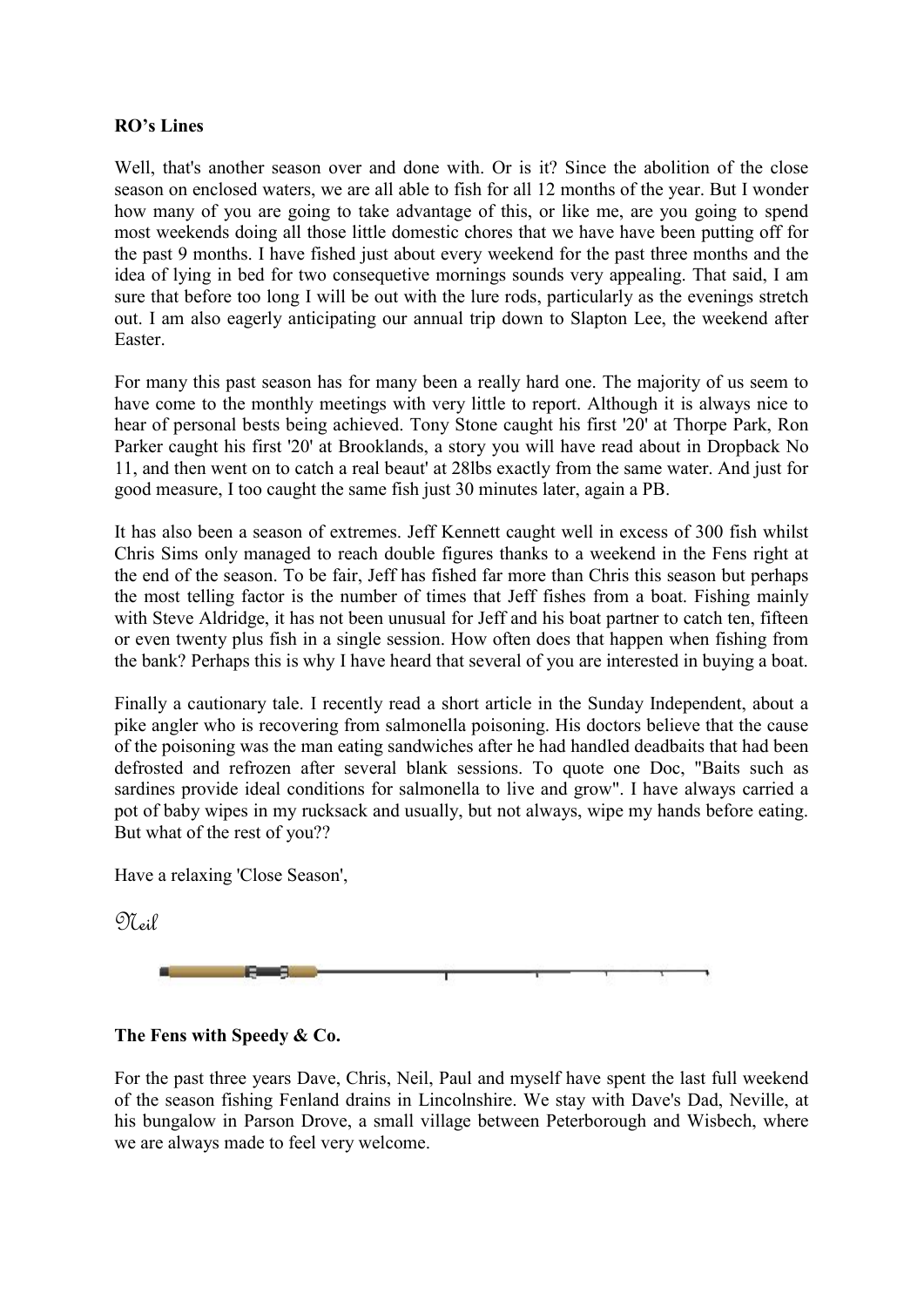This year we elected to meet at Chris' house near Uxbridge at 4-15 on the Friday afternoon. From there we would make our journey in Chris and Dave's cars. Knowing that the M25 on a Friday evening would be a car park we decided to travel north through Bushey to join the M1, with the intention of meeting the M25 at junction 21, travelling as far as junction 23 and then heading up the A1(M). In the event the M1 was as bad, if not, worse than the M25 and we ended up cutting across country to a point south of Hitchin, where we could join the A1 (M) at either junction 8 or 9.

I had given my mobile 'phone to Neil so that we could maintain contact between the cars during the journey. He informed us that they would join the A1(M) at junction 8 whilst Chris and I were heading for junction 9. We decided, therefore, that, as we would be joining further north that we would keep our speed down to a steady 60mph to give Dave a chance to catch up. What we hadn't allowed for was that "Speedy", who could give Michael Schumacher a run for his money, had managed to join the A1(M) before us and was past our junction before we got there.

So it was that we were sedately travelling north looking for Dave's car in the rear view mirror, whilst 'Speedy' was eating up the miles ahead of us at 85-90 mph. By the time that we realised what was happening, there were 10 miles between us. Eventually we managed to get back together and we concluded our journey without further incident. The journey had taken over four and a half hours.

Upon reaching Parson Drove we were greeted by Neville, unpacked our bags and, after a quick cup of tea, made our way to the local hostelry or a meal and a few sherbets. Neville joined us and a good evening and good food were enjoyed by all. On returning to the bungalow the conversation turned to malt whiskey and Neville produced a few samples for us to try, and very nice they were too. Chris decided to turn in a little before the rest of us, saying he was tired after a hard day's work and the long drive. In retrospect I think that he wanted to ensure he wanted to get to sleep before I did. He has experienced my snoring capabilities on several previous occasions. This time he got his own back and I had to lay awake for what seemed like hours but was, in all probability, only a few minutes, listening to him pumping out the zzzzzz's. He was still going strong at 5-30am when the alarm went off and Dave popped his head around the door to ensure that we were awake.

The drains that we fish are quite narrow, with steeply sloping banks and are only about 4 feet deep in the middle with a shallow shelf on both banks. They are, in the main, dead straight and it seems that no matter which direction the wind is blowing it gets channelled down the length of the drain. On the Saturday there was a light breeze blowing to begin with, which put a nice ripple on the surface. This, however, strengthened throughout the day and by early afternoon there were waves breaking over our floats. Fortunately the pike didn't seem to mind, as we all experienced runs throughout the day. We landed two or more fish each, most of them weighing between 3 and 5 lbs, with a few, perhaps, a little smaller. In total 15 fish were landed but almost as many were missed or lost. During the day we had several heavy showers, which made the banks even more slippery. Twice I ended up on my backside to the amusement of the others, with the result that my pristine Wychwood suit was caked in mud from the waist down.

When I later hosed it down at home, it produced enough soil to fill a flowerpot. If anyone has a spare 'pot' plant. I will be happy to grow to for you. One of the showers produced the most magnificent rainbow any of us had ever seen.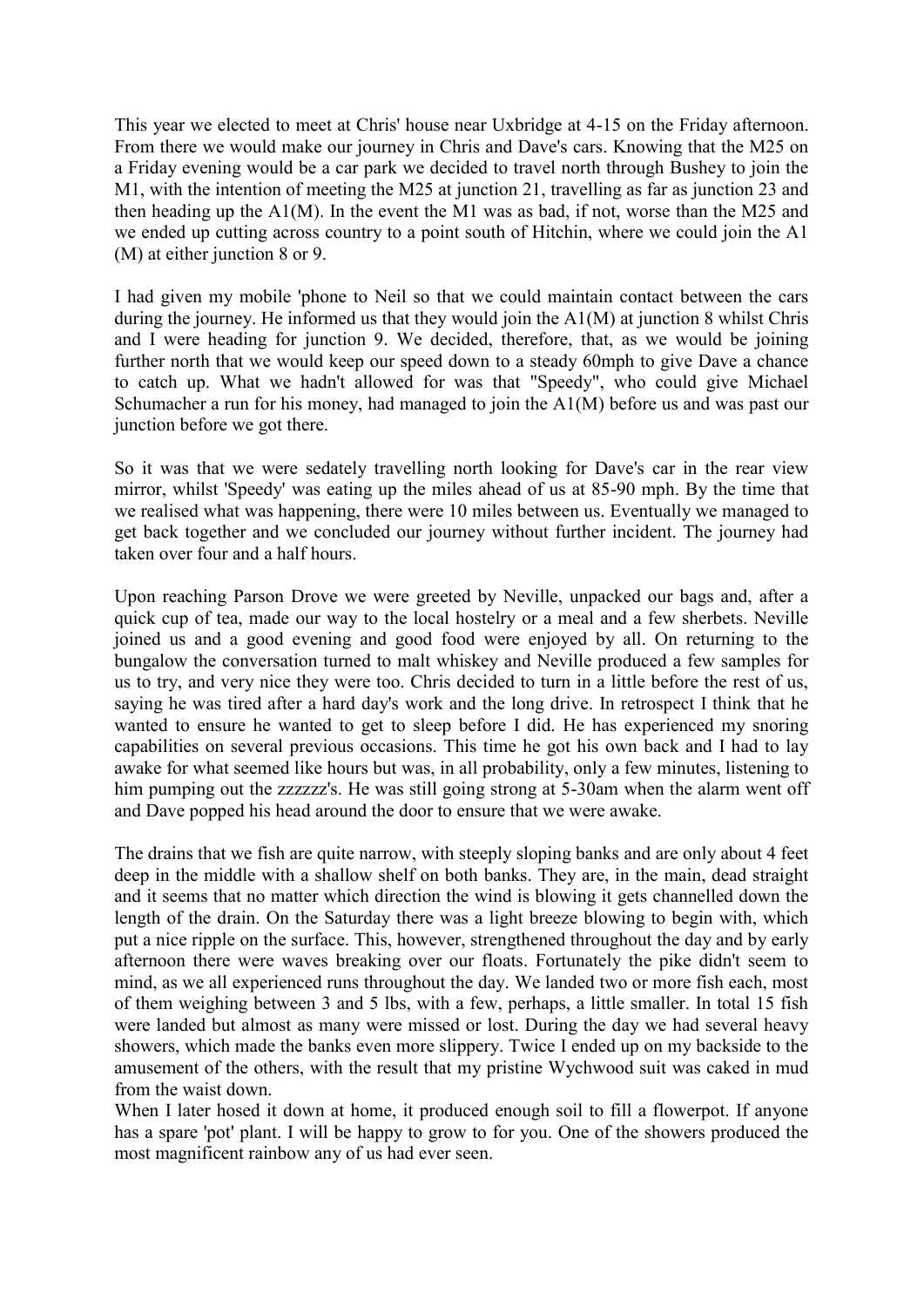Saturday evening was again spent in the local hostelry, with a few more sherbets and another good meal. No trouble getting to sleep this night despite the sounds emitting from Chris in the other bed.

Sunday dawned and we all overslept. Was it the sherbet, or were we just tired? We made our way to a drain just outside the village. We had not fished this section before and the banks were even steeper than yesterday, real mountain goat territory. Neil, Paul and I sat near the top of the bank, only descending to the water to net the fish. I had given up trying to keep my suit clean, firstly, because of my inability to stay upright and secondly, because Paul kept throwing mud at me. The wind was nowhere near as strong as yesterday and we only had a few light showers to cope



with, although it was colder. The pike were still feeding and again we all managed at least two pike. The average size in this drain was slightly larger than the previous day and Chris and Neil landed doubles of 12 lbs 8 ozs and 10 lbs 6 ozs respectively.

The first two runs of the day both resulted in bite offs through braided lines for Chris and Neil. Chris was fortunate to hook the same fish (the double) again later in the day and after prolonged, delicate surgery both sets of trebles were removed. Over the two days Chris had both the largest and most pike. Although relatively small the pike were in excellent condition and fought extremely hard.



The most unusual catch of the day came to one of my rods, in the form of a huge carrot, securely hooked on the top treble and weighing in at over a pound.

We finished fishing at 3-00 pm and returned to Neville's for tea and sandwiches before making our way home. We always go home with carrier bags full of fresh, locally grown vegetables, which we buy through

Neville at a very reasonable price. Half a bag of spuds, cabbage, cauliflower, four carrots, six onions, three leeks, Brussels sprouts and all for just £2. The journey home was uneventful and took less than half the time of the journey on Friday.

To sum up, it was an excellent weekend, god food, good beer, good company and good fishing in waters that have produced several fish in excess of thirty pounds this year.

Ron Parker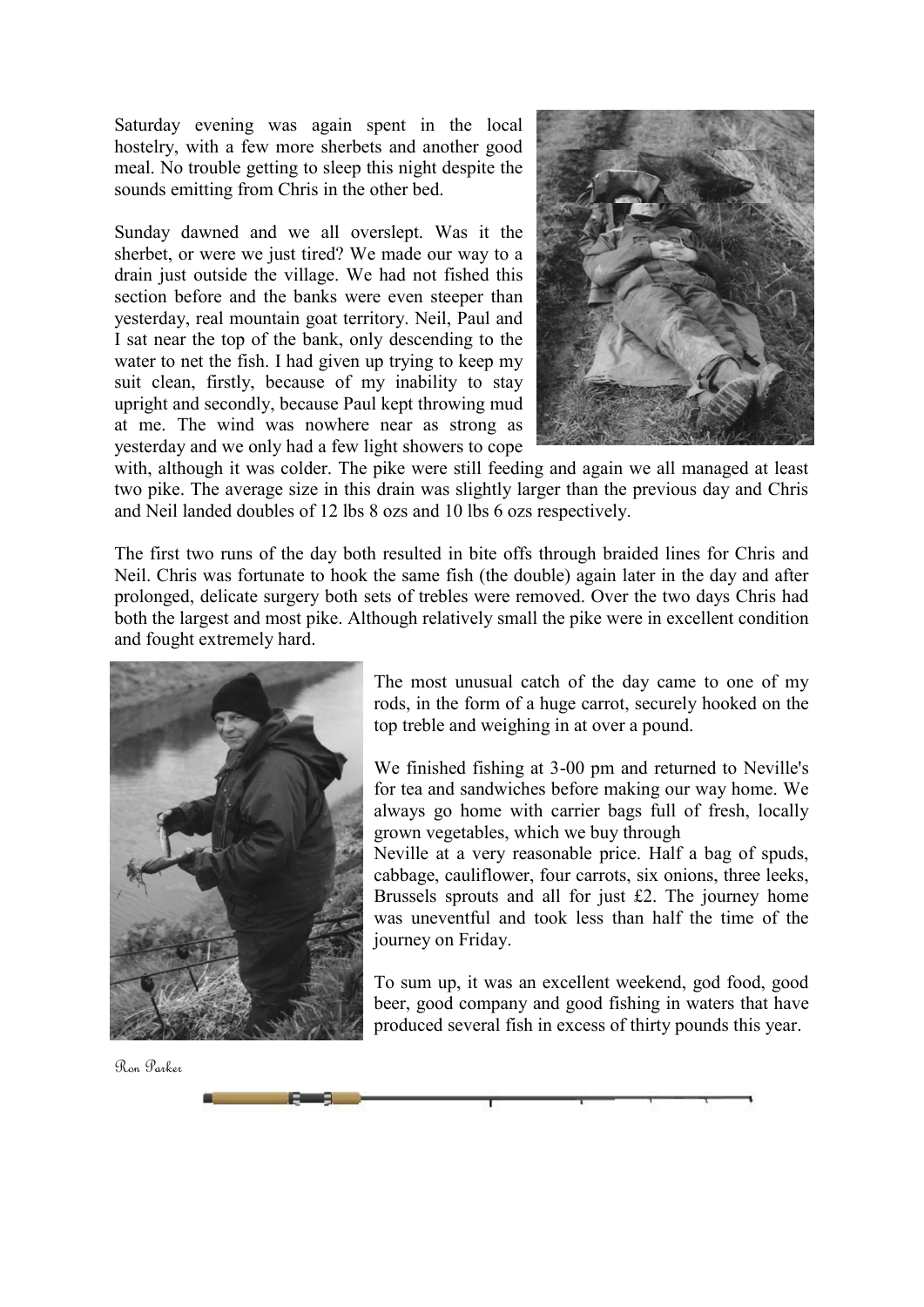## **A Potted History of the Walton on Thames Region Of The Pike Anglers Club of Great Britain and Ireland**

The Walton on Thames Region has now been running since October 1983. Malcolm Green formed the region at the start of the winter pike season of that year, although Malcolm had been a member of the PAC for some years prior to this. In the beginning, the region consisted of only five friends, all avid pike anglers, who would meet once a month in a local pub and talk about piking.

At this time there was a Regional Organisers newsletter, which was circulated monthly, and Pikelines which was only distributed to the RO for him to circulate to the members of the region. The newsletter was called "Jacklets" and the Walton on Thames region was first mentioned in this publication in May 1984, and subsequently in issue 26 of Pikelines which was published in July 1984. Recruiting for the region was undertaken and posters were made up and distributed to all local tackle shops.

In September 1985, whilst on holiday, I was reintroduced to fishing, and on return to England, I took up fishing again. As a boy I had always been interested in pike fishing, and had served my apprenticeship under the guidance of Cecil White and his friends Jeff and Jim.

It became apparent after my first few piking trips that things had changed dramatically during my lay up and on one of my visits to Vortex Angling, Thames Ditton I saw a poster advertising the PAC which gave Malcolm Green's details. I contacted Malcolm and attended a number of the meetings. At this time they used to meet in the bar of the Old House at Home pub, Hersham. The meetings were very informal and just consisted of a chat and a pint.

Malcolm and I hit it off right from the start and we became very good friends, he is Godfather to my son. We fished together all the time and he guided me along. We fished many different gravel pits and lakes in the south and eventually he invited me to fish with him in Scotland.

Whilst fishing we often discussed the PAC and the region and decided to try and make the meetings more formal. I volunteered to help Malc with the region and we set about finding a venue, where we could have a separate room. We eventually found a pub with a room, The Cannon, Molesey and this became the venue for our monthly meetings. The room was separate from the pub and was freezing cold in the winter. I am sure some of the older members will remember.

This was the start of the proper monthly meetings, and at one of these meetings it was decided, after a vote, that we would hold the meetings all year round except for August. In June 1986 Malcolm's wife gave birth to twins and there were some complications after the birth. As a result of this Malcolm was unable to devote as much time as he would like to the region, in fact he stopped fishing altogether.

I then became RO but felt that the position was a two-man job. After some arm twisting Trevor Nichols came forward to help me run the region. The region went from strength to strength and the meetings continued at The Cannon until the beginning of 1989 when the land upon which the hut was standing was sold off for redevelopment. On average about 25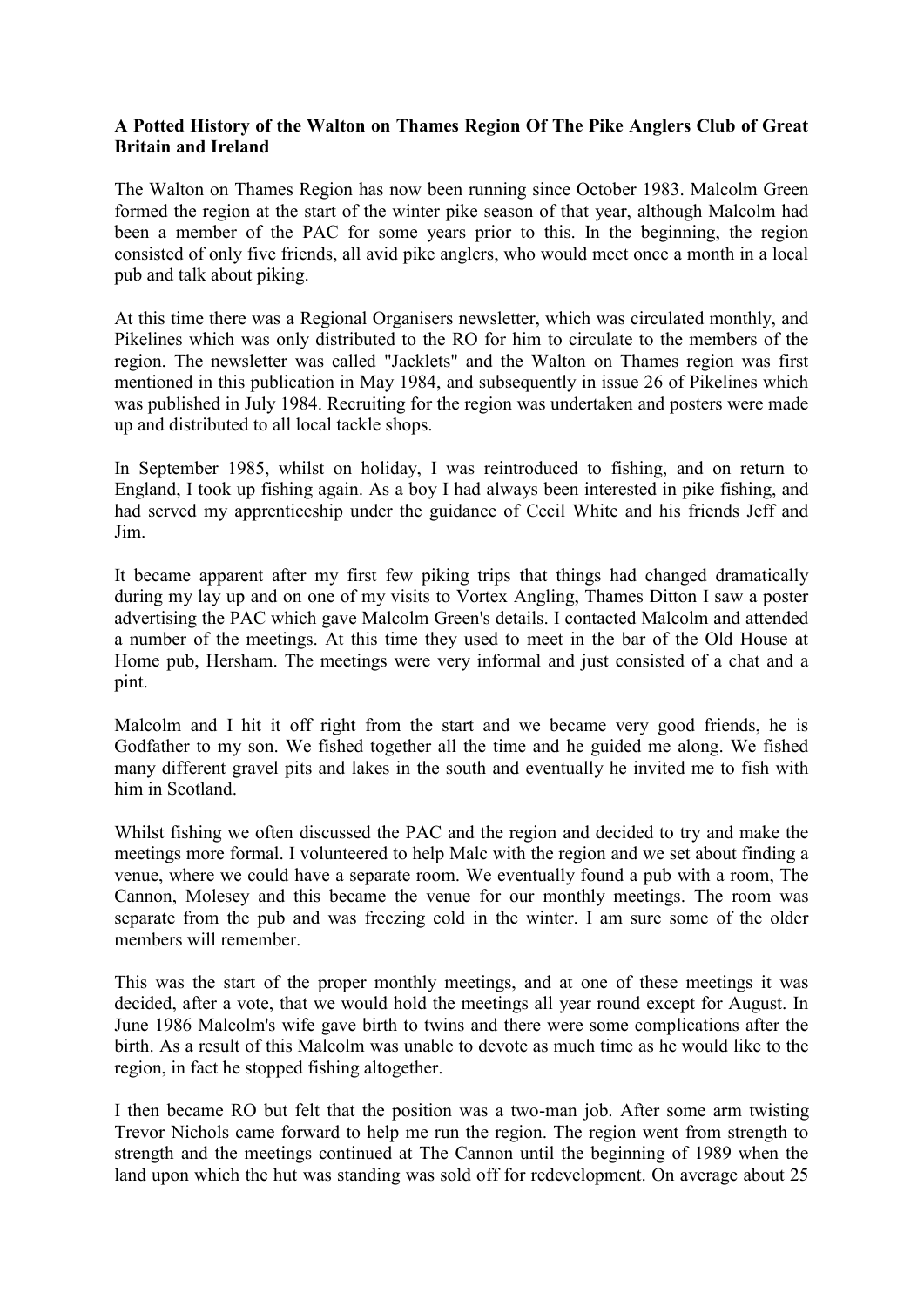members now attended the meetings. We had various guest speakers and slide shows, we arranged trips to different venues and we started to publish "Dropback".

The loss of the venue presented a problem in that many of the places that were available and suitable were far too expensive. We held two meetings in a very small room above the Bricklayers Arms, Hersham. This was just too small so we tried the back bar of The Crown, Shepperton but again this was too small.

In 1990 we moved to the District Arms, Ashford, where we had use of the function room at the rear, for a very reasonable rate. The meetings continued here until 1994 when there was a change of landlord. He decided to increase the rent for the room to an unrealistic price and once again we had to look for a new venue. When we left The District Arms, the total custom on a Monday night fell to about three. At some point in 1992 Trevor decided that he wanted to stand down and Neil Depledge took over as joint RO.

After much searching we found a new venue for the meetings, our best and most luxurious to date, and in 1994 we moved to the Plessey Sports and Social club in Addlestone. Unfortunately this venue will close after the March meeting and so once again we will have to look for a new venue.

The region has always been fairly active. There is hard core of about 17 members and each year we gain a few and lose a few. The experience in the region is diverse and we do not appear to suffer any cliques. All new members are welcomed and treated the same. Neil and I will continue to guide the region and arrange the monthly meetings, and the other entertainments throughout the year.

So there it is, a brief history of Region 15.

Dave Fish

 $B - B$ 

# **A week in the life of a pike angler.**

The February half term break is one that I usually spend at home, rather than dashing off to visit family and friends. This year I decided that I would fish on as many days as was possible and the first day, the Saturday, saw me embark on a week of fishing highs and lows.

**Day 1**: Like the rest of you December and January had seen me catch very little and I was more than happy to try something a little bit different. Jeff Kennett had invited me to have a day out on the Thames in his boat and so at the crack of dawn I helped him hitch up the trailer and we set off for the public slipway at Hampton. Our intention was to fish the Sunbury weir and alongside the boats moored on that stretch. Unfortunately the weir was pushing through and after about 30 minutes of fruitless casting we decided to explore the backwater. I have fished the car park area with some success and I know that some of you have fished the Feltham water but I had never seen the upper reaches of this stream or the top weir.

As we motored slowly up the creek we trolled spinnerbaits, and it was not long before Jeff had a take from a very lively and beautifully marked jack of about 4lbs. I was surprised at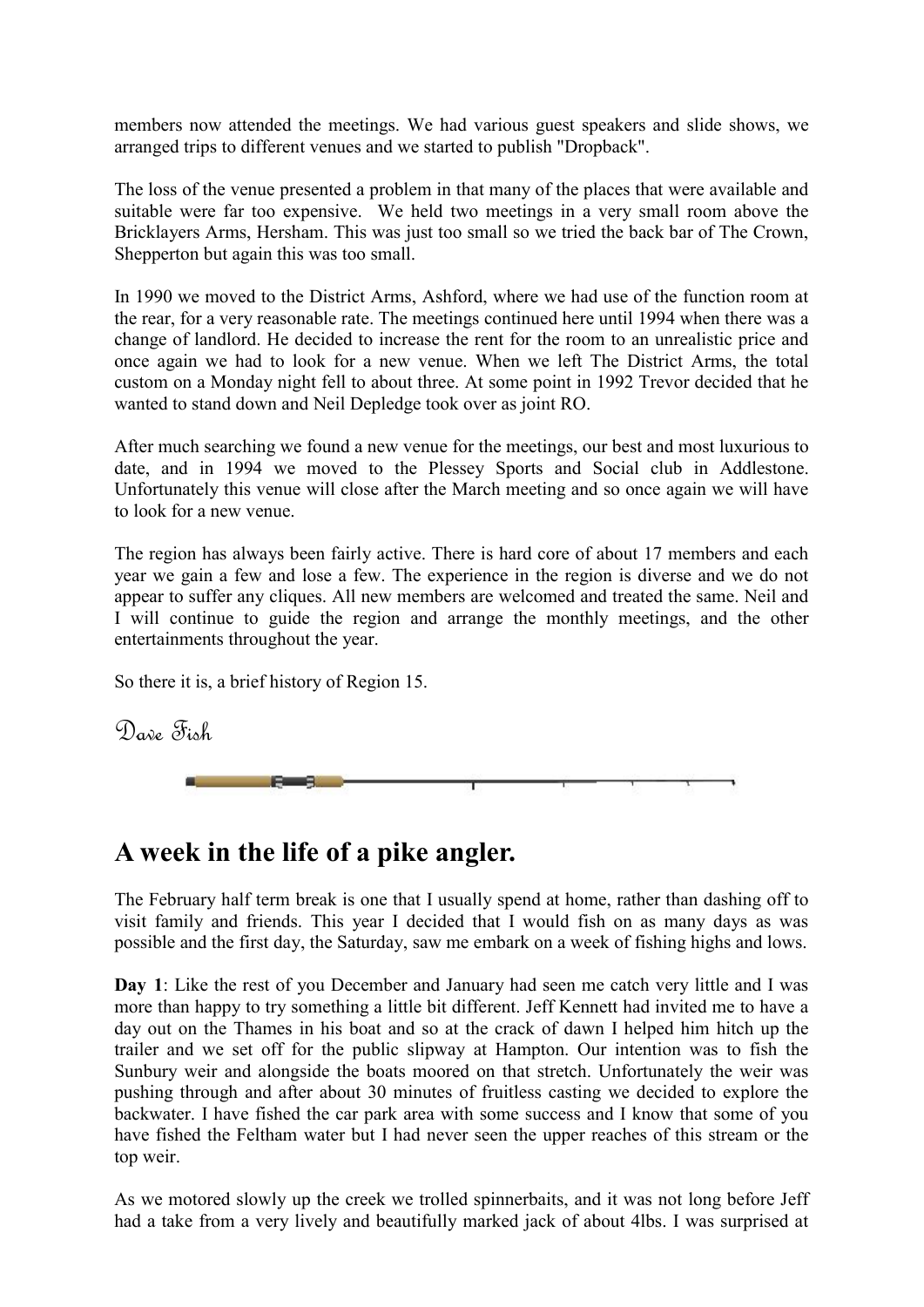the length of this stretch of water and equally surprised that this was the only fish we caught.

The top weir is only about 20 yds wide and the water below looked superb, this is also where the River Ash joins the Thames. I quickly set up a livebait rod and cast to the wall on the far side of the weir, my free roaming dace livebait working well against the gentle current. Leaving this to find me a pike, I, along with Jeff, turned my attention to casting lures both into the weir pool and up into the mouth of the Ash. Despite the mouth-watering appearance of the water we failed to even have a take over the next 45 minutes. So, at Jeff's suggestion we up anchored and started to troll livebaits under the overhanging branches of the bankside willow trees.

We had barely gone 50 yds when Jeff's float disappeared. After a short fight I unhooked a fish of about 8lbs in the water. Jeff then decided to act as boatman so that I could concentrate on getting my bait right under the overhanging trees. Over the next 30 to 40 minutes we made about 9 runs up and down the stretch and every time the float went under. In that magic period I boated six fish, lost one and missed one on strike. Like the first fish, they were all beautifully marked and in tiptop condition. In addition, Jeff had a couple of near misses on his lure rod. Sadly, we had now used up all of our bait fish, so we motored slowly back to the slip way putting our lures into all the likely looking spots along the way. I had a pike snap at my lure but nothing further was hooked.

**Day 2**: In my diary I had pencilled in a pike match with the Bath Road AC. As it was on a lake I had not fished before I decided to give it a go. However, when I telephoned for details I was told that the venue had been changed to the small lake, just off the M25 at junction 13, known as Kotan Park. This is an almost circular lake, about 100 - 120 yds in diameter. I have walked round it once before but I knew very little about it. I was only expecting two other pikers but when they hadn't arrived 20 mins after the agreed time I decided to choose a swim and wet my baits. There then followed a long blank session relieved only by the late arrival of my two fellow anglers and by the sound of a carp angler having a run. What a pity he was on the other side of the lake at the time. No one will ever know how big a fish moved his boilie over 20 yards.

**Day 3**: This was the one I had really been looking forward to. I had recently joined the Internet Angling Club and had also signed up to a mailing list for anglers. The IAC arrange trips to a range of venues and this one was a day's grayling fishing on a private stretch of the River Kennett. I had never seen a live grayling, let alone hooked one. That and the possibility of wild brown trout, rainbows and large roach and dace made this a day too good to miss. I was very excited as I set off down the M4 to meet up with the guys at the Theale service station. However, the fates or the Gods had other things in mind. I had not gone 1 mile when the nice lady on the radio announced that a tanker had overturned depositing several thousand gallons of cooking oil all over the west bound carriageway just past junction 10. This led to a slow moving diversion through Reading, a town that I am not too familiar with. I guess it should have come as no surprise when I arrived at J12 instead of J11. The service station is, of course, between J11 and J12 but in the wrong direction. So it was that I ended up 'phoning from Theale BR station to explain why I was over 30 mins late (much as I hate them, I said a little thank-you to the inventor of mobile phones).

We eventually met up just off J14 and headed out through Hungerford to the fishery. In fact, we were not really fishing the Kennett but a series of small backwaters that I can only assume were man made years ago for the wealthy landowner. We tackled up, consulted our fishery maps and headed off to do battle. I settled on a swim where two streams met and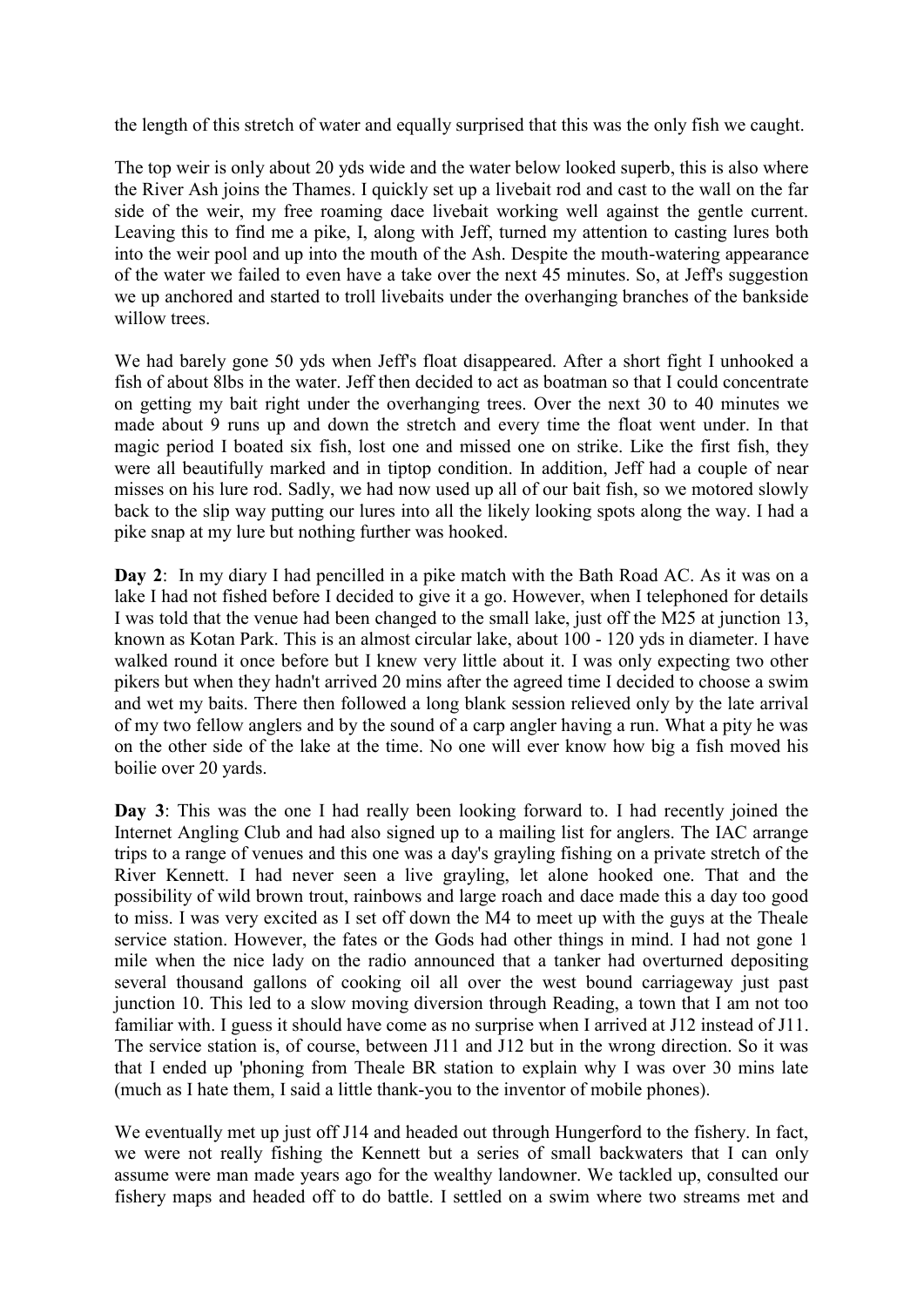formed an 'S' bend. Two trots through showed that I had over estimated the depth and so shallowed up a few inches. The very next run through my float buried and I struck into my first ever grayling. What I hadn't realised was just how hard these fish can fight in fast running water. On fairly light float tackle their sail like dorsal fin catches the current and makes them a very difficult proposition. It took the best part of 3-4 mins, and seemed a hell of a lot longer, before I slid the fish into the landing net. A beautiful Kennett grayling probably weighing a pound and a half, perhaps slightly more.

Unfortunately there was no one else within sight that I could ask to take my photo with this beautiful creature. So I laid it carefully on my net, positioned my rod and reel along side to give a scale and snapped away with my camera. Regrettably, this same situation occurred whenever I caught a worthwhile fish. I caught and photographed a rainbow of over 3lbs, a brownie of about 1lb 12ozs and a few other slightly smaller fish. (Honest I did catch them). But when I had the film developed all of these pics were out of focus, as I had got too close for my compact camera. So, the next time I go out on my own, I will take my SLR camera with me so that I can be certain that my photos will be sharply focused.

Meeting for a drink at the end of the day I discovered that everybody else had had similar success, although one chap had lost a rainbow estimated at over 6lbs. There was a second trip on the Wednesday and an 8lbs+ rainbow was landed (and returned).

**Day 4:** Wednesday arrived and I found myself, along with Paul Smith, on the banks of the Vicarage AC water at Brooklands. We arrived early and set out along the railway bank. We were expecting to be joined by Ron Parker later in the morning. By about 11 o'clock we had moved swims a couple of times and had not had a touch. We now found ourselves on the bank opposite to where we started and had been joined by Ron. A further move saw Ron and I fishing three swims apart with Paul a further two swims beyond me. At 2.25pm I had a run

and was very pleased to see a nice double figure fish glide over the edge of the net. First blood to me at 14lbs 5ozs. Just twenty minutes later I just heard Ron shout that he had a fish on. I wandered along to help and quickly realised that Ron had hooked a biggy. Just how big didn't become clear for a couple of minutes and both of our jaws dropped as I netted a very big fish. Paul joined us and we set about unhooking her, a job that proved to be very easy as the hooks were now in the net rather than in her jaws. The scales slammed down to 28lbs exactly, more than 4.5lbs heavier than Ron's previous PB. She was 41" long with a girth of 22". An excited photo session followed and both Paul and I shook hands with Ron as the fish swam strongly away. What a fish!!

We all returned to our swims and at 3-15 I had a

second run, which resulted in my landing a second double, this time a fish of 15lbs 8ozs. A very satisfying catch as it was my first fish to be caught on lamprey, a further bonus was that the lamprey was still on the hooks and so was immediately cast out to drip more blood into the lake. Barely another 20 mins had passed when the lamprey was gobbled up again. My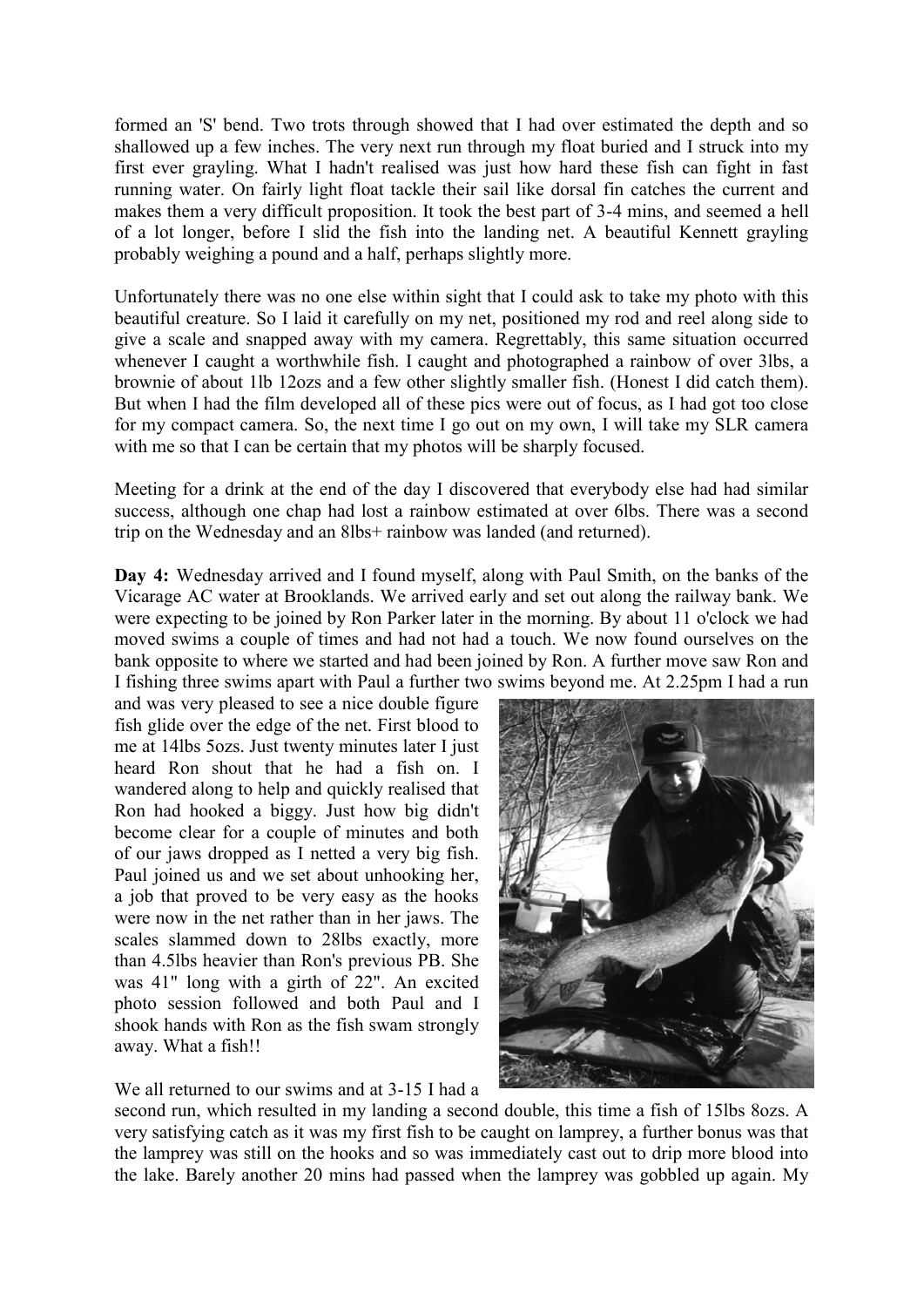first words to Paul were that it looked like I had hooked a third double (the first time I had caught three 10lbs+ fish in a single session). The fish made one powerful run and then came in fairly quietly. To our astonishment we realised that it was the same fish that Ron had landed barely 50 minutes earlier. Again photos were taken and the big girl set off with a flourish - soaking me as she made a powerful surge for the middle of the lake.

Amazingly, Ron and I had banked over 85lbs of fish in just one hour and 10 mins. In addition, I had missed a fish on strike, Paul had lost a fish and whilst I was helping Ron with the '28' I had what was probably a lucky escape, when a fish picked up my bait but the braid stuck in the clip and didn't register a drop back. Luckily for all concerned the fish dropped the bait.



**Day 5**: A non-fishing friend of mine has a son who is fishing mad. Sadly, because of his dad's strange habits Gavin does not get the chance to fish very often. So, whenever I go to visit I always take Gavin out for the day. We usually fish a lake near to his home but as a treat I thought that a day in a boat at Bury Hill would be a nice change. We were both fishing what I call 'one and one'. In other words, one specimen rod (for pike and zander) and one rod for maggot drowning. After an hour I had my first bite and netted a skimmer bream of about a pound. Over the next thirty minutes I landed three more, each slightly bigger than the one before, with the biggest being about 3 lbs. Gavin managed a 6" perch which took his maggot when he wasn't looking. Whilst I think I could have caught more bream, I felt it was time to move. After all what's the point of being in a boat and not moving, particularly when we wanted to catch something with teeth. To cut a long story short we met up with one boat that had caught a pike but despite several changes of position and using deadbaits and lures neither of us caught, nor did we hear or see anyone elsecatch.

Day 6: Finally, I was to end the week by joining the Region on the banks and waters of Ardingly Reservoir. As I had been away for 3 days I wasn't too sure as to who was fishing. After a short wait I was joined first by Cec and Jason and then by Dave Field and John Archer. These four paid their fees and set off, Cec and Jason for the far end of the reservoir whilst Dave and John went afloat in a hired boat. A further 20mins passed before the arrival of Ron and Chris, who were going to fish from Chris's new boat. We hung around chatting for a while and it started to dawn on me that no one else was coming. So it looked like I was going to fish on my own (Balls up No 1). Balls up No 2 followed shortly after when I realised that I had left my livebait pump at home and trout are not really suited to being carried a fair distance in a bucket. Balls up No 3, I had also forgotten my livebait net, so throughout the day I had to keep swapping them between the bucket and my landing net to keep them alive. I eventually settled in a swim at the end of the bank opposite the clubhouse. Oh shit, Balls up No 4, my buzz bars are miles away in the boot of my car, so the rods were propped up in the bank side reeds. The trout livebaits were huge and I assumed that when my float disappeared a few minutes later, that the trout had found sound weed and had dived deep. However, after a few seconds I decided to check it out and was delighted to find a pike of about 4-5 lbs attached. Balls up No 5, it came off about 5 yards from the net (but at least I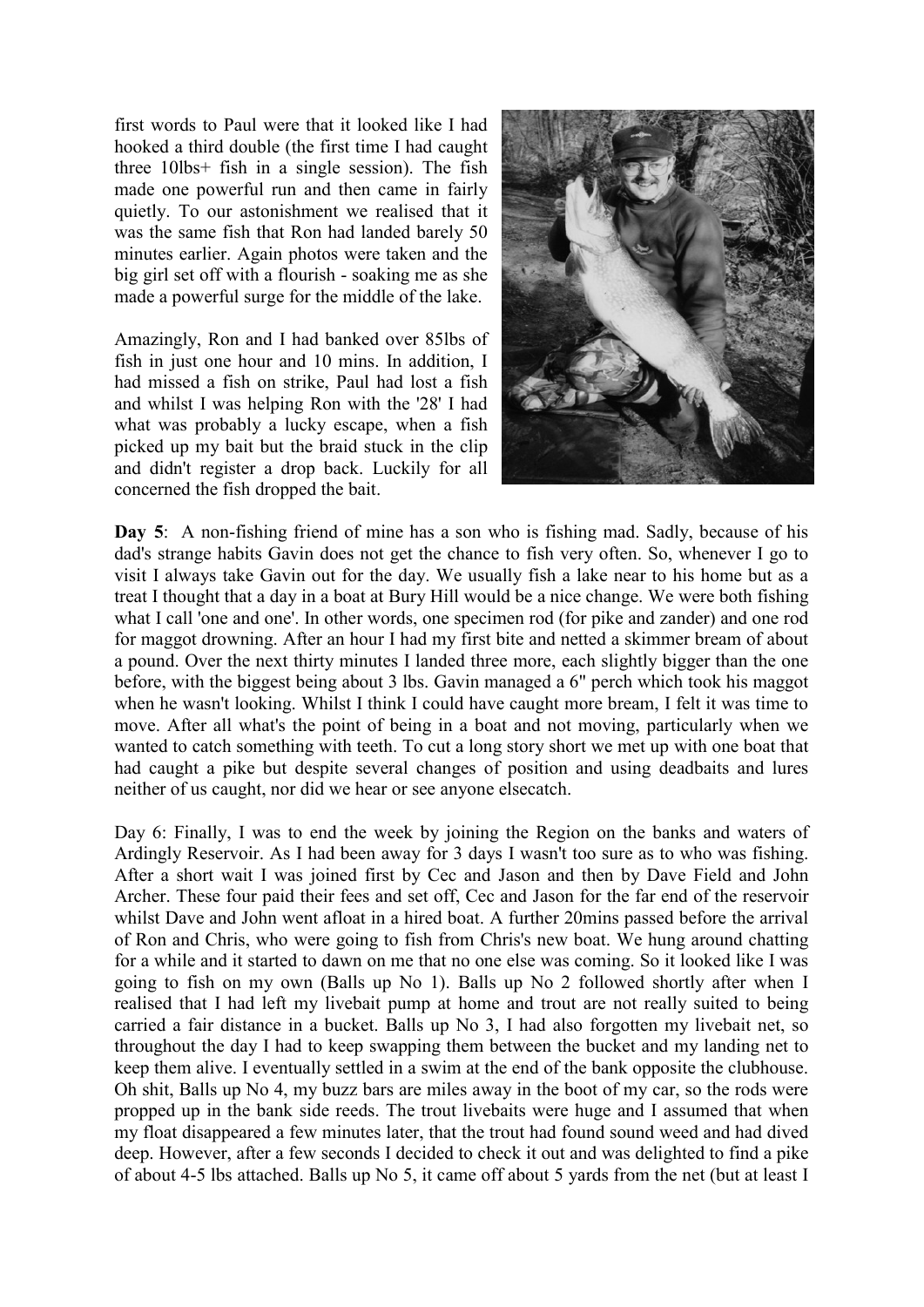got the livebait back). By now the wind had started to get up and what had been a mirror like surface was now looking very different. After another hour or so I decided to move further along and after a long walk set up in the middle of the 'willows'. I sat it out here until about 2 -30pm and then decided to call it a day. So ended an amazing week. Four personal bests, two species I had never aught before and three brain numbing, boring, bloody awful days. It's what fishing's all about.

Neil Depledge

#### \* \* \* \* \* \* \* \* \* \* \* \* \* \* \* \* \* \* \* \* \* \* \* \* \* \* \* \* \*

# **Bought a Boat? - Now for the Extras**

In the last issue I wrote about what to look for when buying a boat. I am now going to move on and look at the other items that you will need. If you were lucky, some may have come with your boat package. Some of these items are essential and some just make life afloat a lot easier.

# **Towing**

Before I get onto that lets take a quick look at the "Art of Towing", and believe me it is an art. I would suggest that you have a practice before you negotiate a slipway.

Find a nice quite trading estate on a Sunday afternoon and just try reversing in a straight line to start, not easy is it? Once you have mastered this, get some cones or some pallets and lay them out and try reversing between them, keep them well spaced to start with, then as you get more confident narrow them down. Now is the time to make the mistakes, not on a busy slipway on a sunny Sunday when there is a queue to use the slip and a crowd watching you. Remember that most slipways are narrow and obviously, all of them slope. Additionally, most of the ones on the Thames have a bend in and either high walls on either side or a drop on one side straight into the river.

A few tips move as slowly as possible (gives more time for corrections), if you get it wrong pull right forward and start again. Get your boat partner to guide you back (often you cannot see the boat due to the slope on the slipway), if there are high walls on either side of the slipway, (like at the Thames slip at Weybridge), remember to watch the front of your vehicle. If you cannot get it in, (a frequent problem with some) unhitch it and do it by hand, if you do this put a rope through the hitch on the trailer and either round the tow ball or the rear towing eye. You can then control the trailers decent and avoid losing the whole lot in the drink; this is essential if there is snow or ice on the ground. Practise makes perfect when it comes to towing, don't rush it, and always ensure your boat is tied down properly.

The best ties are the self-locking ones, when pulled tight the automatically lock, these should have come with the boat/trailer package, but can be bought at most chandlers or car accessory shops.

#### **Essentials**

Life jacket or Floatation suit. I have both of these; the floatation suit is an inshore suit and is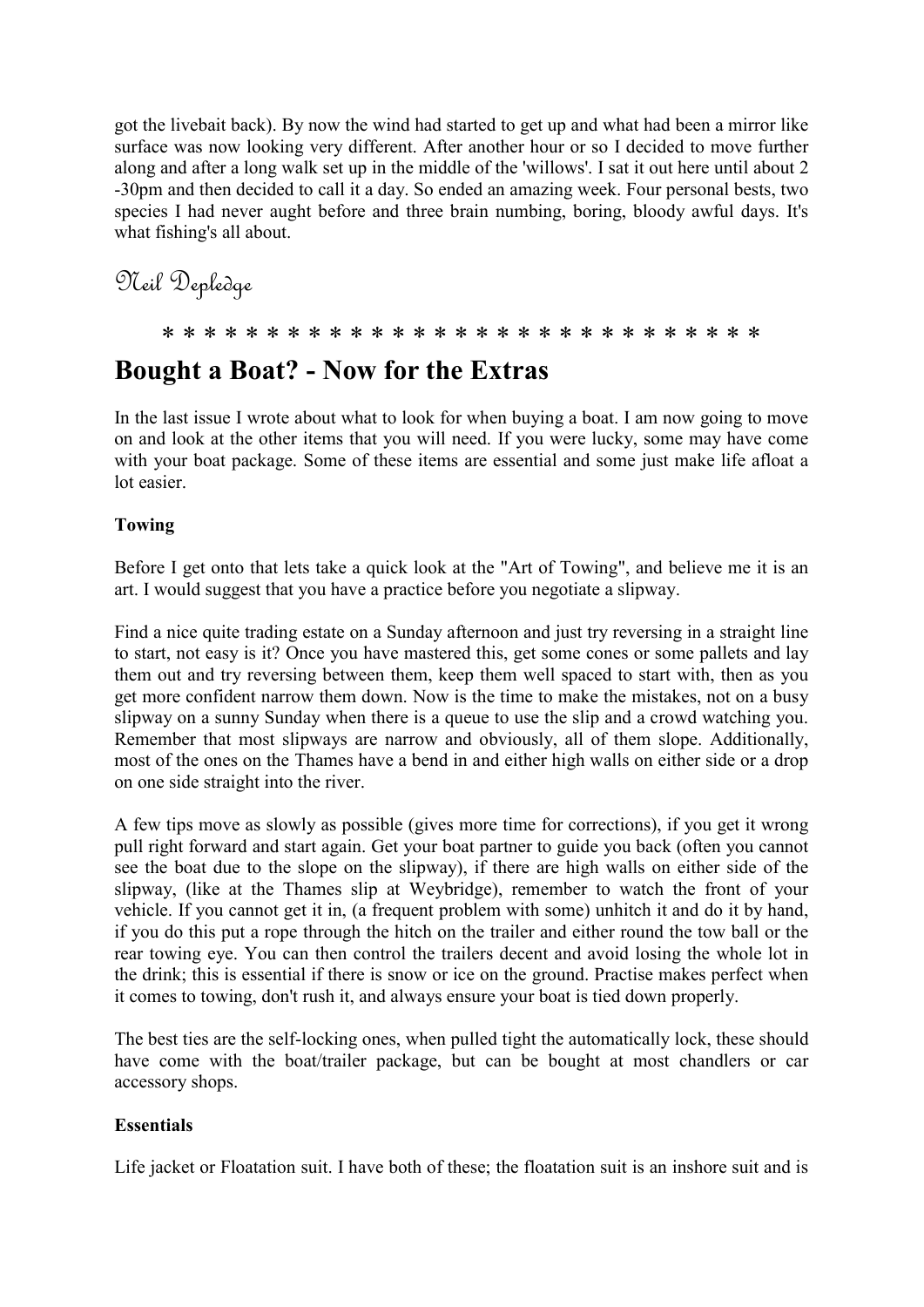one of the very early "Mainstream"suits. The lining is removable and can be replaced with a thermal lining for bank fishing. The suit is very warm. I understand that "Mainstream" still makes the inshore floatation suit, but it now comes with a fixed lining and retails for about £150.

The life jacket I use is a "Crewsaver" fully automatic. This means it has a remote-arming device that will inflate the jacket should it become immersed in water. This is instantaneous, and achieved with a compressed air cartridge. These life jackets are sized on a weightsupporting basis, ensure you get the right one for your weight.

The "Crewsaver" auto jacket retails for about £130, there is a cheaper manual version, you pull a cord to inflate it, and a blow up version also. "Fox" also produce an a very similar life jacket, the only difference being that the "Fox" one is green when all folded up and the "Crewsaver" is red. The "Fox" life jacket retails for about £100. If you are thinking of buying a "Crewsaver" it might benefit you to talk to Trevor Nicholls. It is always better to buy a life jacket as opposed to a buoyancy aid, the difference is that the life jacket will turn you face up in the water, (handy if you are unconscious), the buoyancy aid just keeps you afloat, face down or up. These items may seem expensive, but what value do you put on your life, and once purchased if looked after will probably last a lifetime. Please don't adopt the attitude that you won't fall in, nobody ever intends too, and that once could cost you your life.

## **Anchors, Mudweights and Ropes**

There are many different designs of anchor, I have tried a few, but have settled on the fold up grappling hook type, mainly because it is easy to stow when in the boat. The guide for anchor weight is based on one pound of weight for each foot in length of boat, 16lbs for 16 feet. I attach my anchor, upside down, with a weak link attaching the 12 feet of galvanised chain to the top of the anchor. If the anchor becomes snagged I can pull until the weak link (a cable tie) breaks, then retrieve the anchor. The length of chain is attached to prevent the rope pulling directly at the anchor and so keeping the spikes at the correct ngle to gain purchase.

I have seen home made grappling anchors filled with lead and then tied direct to the rope. These are not as effective as any anchor attached to a chain and then the rope, because the angle of pull on the rope will be wrong, and will constantly pull the anchor free.

An anchor is essential on any large deep water, in strong wind or flow, at most other times you will be able to "anchor up" using just two mudweights. Mudweights, you will always need at least one. The basic principle for these to work is that they have a large flat surface area that "sucks" the bottom and are fairly heavy. I have seen numerous home made designs over the years, lengths of large bore conduit filled with concrete (they fall over) and are no good. Old paint tins filled with concrete, these do work, but eventually the tin rusts and can be dangerous. I have seen breezeblocks used, car cylinder heads, sacks of rocks and numerous other items.

One thing I have learnt is not to make them too heavy, I recall using a 56lb potato weight on Loch Lomond. When we tried to lift it, firstly the rope cut into your hands, so we had to wrap the rope round a piece of wood and when you pulled to lift it, the transom almost went under water. I would like to see Mr Gustafson lifting his two 60lb weights. I now use a 28lb potato weight and I also have two concrete mudweights that were moulded in plastic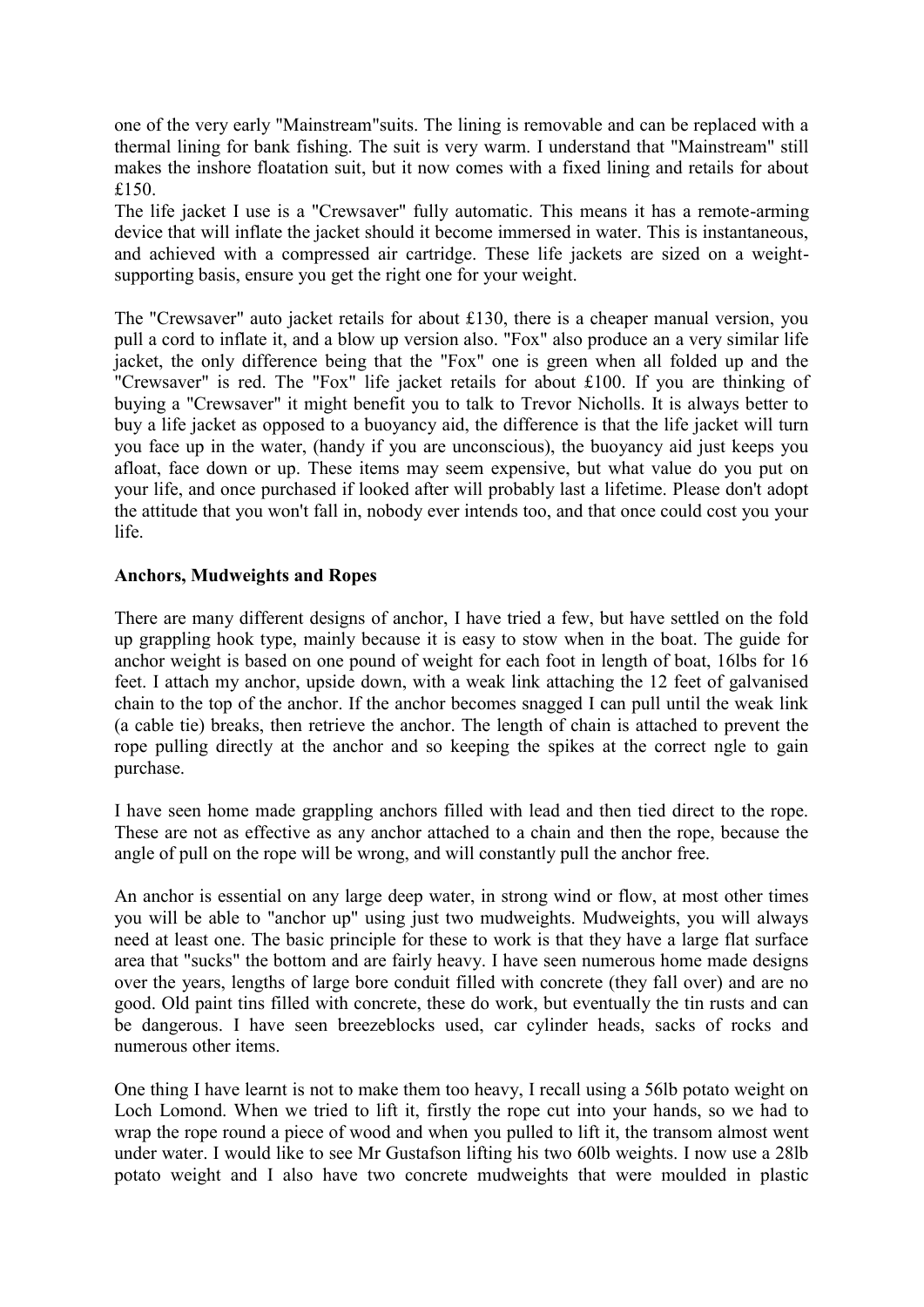buckets. You can stick carpet on the underside of the weights, if you wish, to protect your boat.

## **Rope**

You can buy "anchor" rope at most chandlers. Ask, don't just buy the stuff on the racks, anchor rope has a rough finish and is a lot cheaper than that pretty stuff on the racks.

The important thing is to make sure it is no too thin, otherwise it will cut your hands when you try to retrieve the anchors/mudweight, but don't get it so thick that you could moor the QE2, about 10mm is right. Get a dark colour (black) if you can. The length of the rope depends upon its use, for the mud weights a length of about 20 feet should be more than adequate. The mudweight only goes straight down. The anchor rope should be three times the depth of the water, but be realistic. My anchor rope is 100 feet long. The reason for this is that the anchor is let out until it holds, in a blow this can be quite a distance, ask anyone who has fished the Scottish lochs, plus you may have to anchor in deep water in an emergency.

The other item that it is handy to have is quick release shackles. These are attached to the ends of the rope and the weights/anchor are attached to these. You can get sprung snap types or screw types the choice is yours.

One last thing, there are now various types of self-locking cleat available. These items are a godsend and take all the fiddling out of securing the ropes on the boat. I have got the sprung clip type fitted. I have also seen the "snake clip" used and the bow gate type all are effective and particularly good if you are fishing alone.

Dave Fish